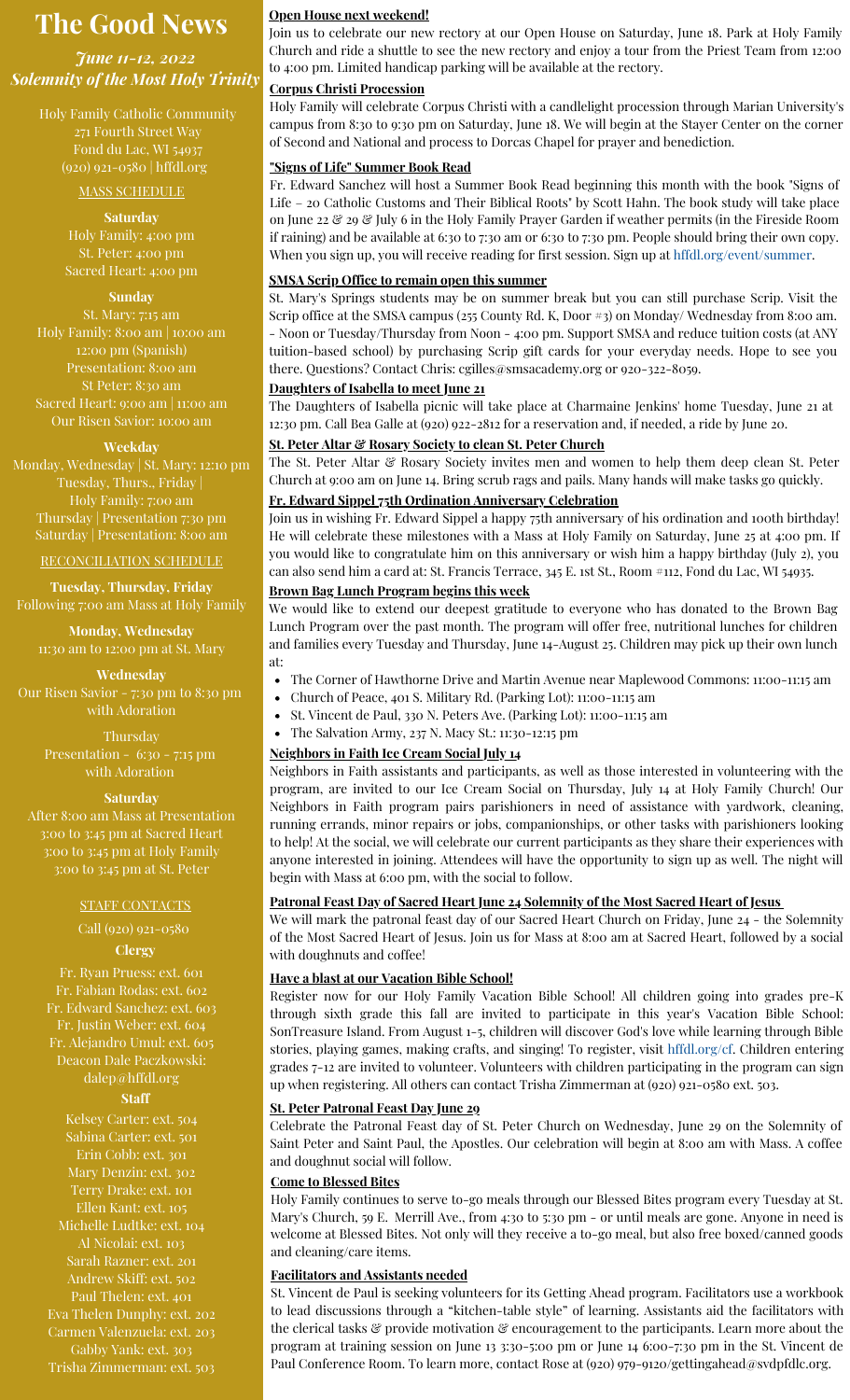## *A letter from your Holy Family Priest | Thank you, Holy Family!*

During the days of Easter, as you very well know, we were reading the book of the Acts of the Apostles in all the first readings. The liturgy gave us in each of the readings the apostolic adventures of the apostle Paul, his preaching, his challenges, his difficulties, the persecution suffered, but above all the joy that he had in his heart to announce the Gospel. It is difficult not to feel the strong inspiration that the apostle provokes in our lives. It definitely moves us to want to imitate him. There is a passage in which we are told that the apostle after completing his first missionary trip went back to Antioch, the community that had formed him and had sent him with Barnabas on the mission. **"When they arrived, they called the church together and reported what God had done with them."** It is a great moment. They shared their experiences. Without a doubt, Fr. Alejandro and I have so many experiences that we have lived among you, things that the Lord has done and are already part of the growth of our faith.

So, I don't want to lose the opportunity to use today's bulletin to reach all of you and on behalf of Fr. Alejandro and myself, to express our gratitude, first of all to God for the vocation in which we were called to be priests. Secondly to thank the Missionary Fraternity of Mary and the Archdiocese of Milwaukee for having sent me here among you; and then to thank all of you: Holy Family Community, a community in which we live so many experiences that have enriched your lives and our priesthood. Fr. Alejandro and I are prepared for our new mission and we are happy to share the great things that God has done in our midst. **God bless you!**

- Fr. Fabián

| PARISH COLLECTION SUMMARY                                                                                                                                                                                                                                                                                                                                                                                                                                                       | <b>OUR DEARLY DEPARTED</b>                                                                                                                                                                         |
|---------------------------------------------------------------------------------------------------------------------------------------------------------------------------------------------------------------------------------------------------------------------------------------------------------------------------------------------------------------------------------------------------------------------------------------------------------------------------------|----------------------------------------------------------------------------------------------------------------------------------------------------------------------------------------------------|
| <u>July 1, 2021 through May 22, 2022</u>                                                                                                                                                                                                                                                                                                                                                                                                                                        | May their souls, and the souls of the faithful departed, through the<br>mercy of God, rest in peace:                                                                                               |
| <b>Budgeted Revenue:</b><br>\$2,563,000<br>Actual Revenue:<br>\$2,656,74<br>Variance or (shortfall):<br>\$93,741                                                                                                                                                                                                                                                                                                                                                                | Joan T. Gratton, Sharon Koll & Patricia Lapine                                                                                                                                                     |
| <b>WEDDING BANNS</b>                                                                                                                                                                                                                                                                                                                                                                                                                                                            | <b>MEMORIAL DONATIONS</b>                                                                                                                                                                          |
| June 11, 2022                                                                                                                                                                                                                                                                                                                                                                                                                                                                   | Holy Family has received a donation in memory of:                                                                                                                                                  |
| Uriel Diaz Jaimes & Briseida Jaramillo                                                                                                                                                                                                                                                                                                                                                                                                                                          | Shane Jahns, Tom Meyers & Leo Stephany                                                                                                                                                             |
| Maldonado at Holy Family                                                                                                                                                                                                                                                                                                                                                                                                                                                        | Please keep them and their families in your prayers.                                                                                                                                               |
| <b>ST. BERNADETTE SHRINE</b><br>The relics of St. Bernadette will visit the United States for the first time, and make stops in Northeast Wisconsin. The relics will be at St.<br>Bernadette Parish in Appleton on June 12-13; Our Lady of Lourdes Parish in De Pere on June 14; and the National Shrine in Champion June 15-16<br>Each stop will host Confession and a virtual pilgrimage experience of Lourdes. For times & more information, visit bernadetteusa.org/ip.php. |                                                                                                                                                                                                    |
| Thank you for your donation to Holy Family! Please support those who support our parish:                                                                                                                                                                                                                                                                                                                                                                                        |                                                                                                                                                                                                    |
| CAPELLE BROS. & DIEDRICH, INC.<br><b>Building for the Future</b><br><b>Since 1948</b><br>capellediedrich.com $(920)$ 921-7830                                                                                                                                                                                                                                                                                                                                                   | <b>FOND DU LAC PUBLIC LIBRARY</b><br>Win prizes in the Summer Reading Program at the Library<br>32 Sheboygan St., Fond du Lac<br>$(920)$ 929-7080                                                  |
| <b>HOLIDAY AUTOMOTIVE</b><br><b>A Mike Shannon Automotive Company</b><br><b>North Rolling Meadows Drive, Fond du Lac</b><br>holidayautomotive.com                                                                                                                                                                                                                                                                                                                               | <b>IMMEL INSURANCE &amp; FINANCIAL SERVICES</b><br>N7592 Taycheedah Way   (920) 924-6751<br>Mike Immel, Matt Immel, Erik O'Brien,<br><b>Bob Benike &amp; Shaun Andrew</b>                          |
| <b>MICHELS</b><br>People. Projects. Values.<br><b>Energy and Infrastructure Contractor</b><br>Brownsville, WI   www.michelscareers.us                                                                                                                                                                                                                                                                                                                                           | <b>NATIONAL EXCHANGE BANK &amp; TRUST</b><br><b>Personal &amp; Business Banking and Loans</b><br>130 S. Main St., 346 N. Main St., 676 W. Johnson St.<br><b>Inside Festival Foods</b><br>nebat.com |
| <b>ORECK XL CLEAN HOME CENTER</b><br><b>Vacuum Cleaners &amp; Repair</b><br>334 W. Scott St.<br>$(920)$ 921-3287                                                                                                                                                                                                                                                                                                                                                                | TTI INC.<br>Flatbed, Specialized, Reefer, Dry Van Trucks<br>W2266 Highway B, Eden<br>$(800)$ 558-2664   ttitrucking.com                                                                            |
| <b>WINNEBAGO ORAL SURGERY</b><br><b>Christopher S. McFarlane DDS &amp; Mark J. Ridenour DDS</b><br>155 N. Rolling Meadows Drive, Fond du Lac<br>$(920)$ 921-5001   omswinnebago.com                                                                                                                                                                                                                                                                                             | <b>WRIGHTWAY HOME IMPROVEMENTS</b><br><b>Joe Mand and Jon Pitzen - Parish Members</b><br>235 West Scott St., Fond du Lac<br>wrightwaybuilt.com   (920) 929-8999                                    |

Ш